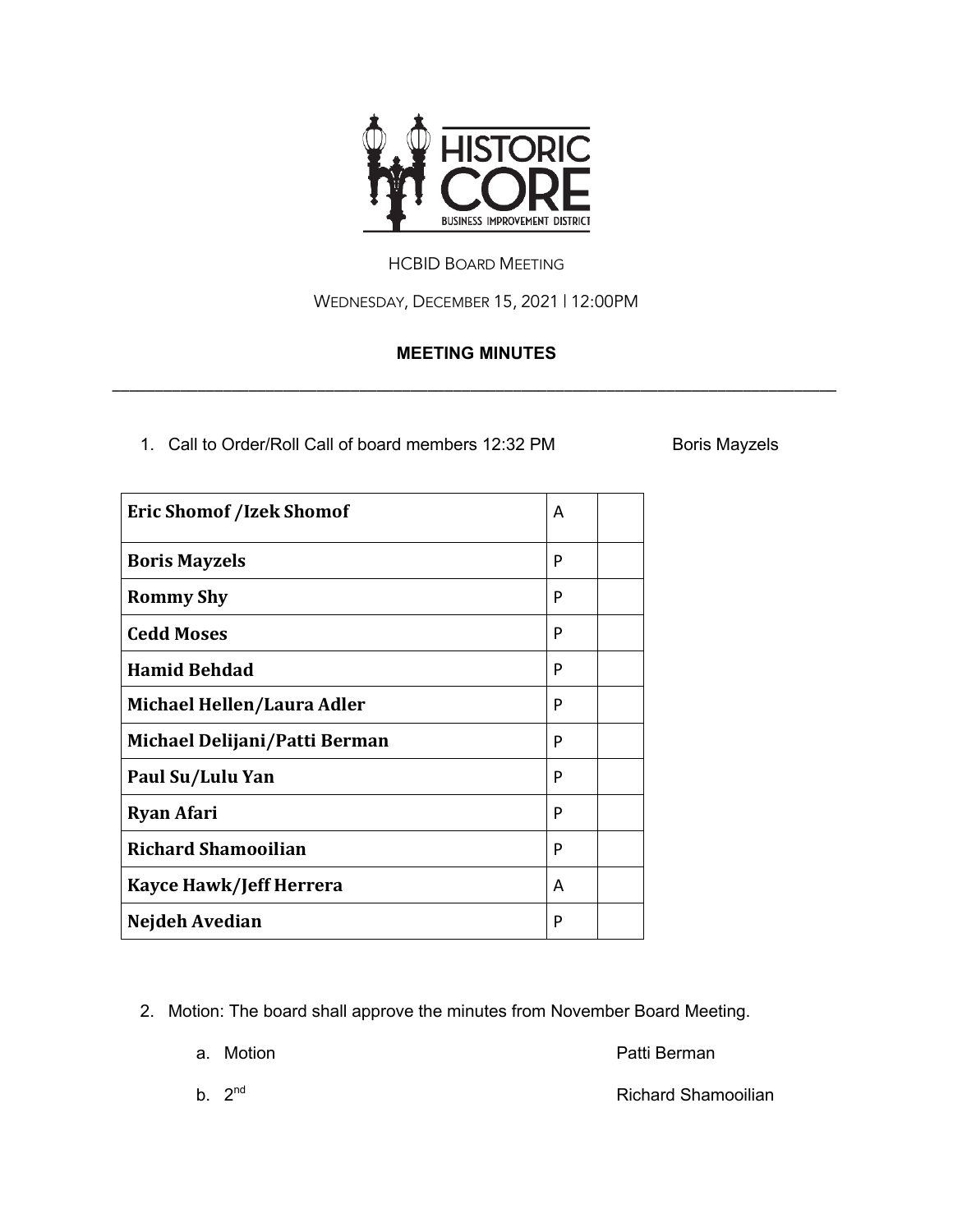| <b>Eric Shomof /Izek Shomof</b> | N/A |
|---------------------------------|-----|
| <b>Boris Mayzels</b>            | Υ   |
| <b>Rommy Shy</b>                | A   |
| <b>Hamid Behdad</b>             | Y   |
| Michael Hellen/Laura Adler      | Υ   |
| Michael Delijani/Patti Berman   | Υ   |
| Paul Su/Lulu Yan                | Υ   |
| <b>Ryan Afari/Fred Afari</b>    | A   |
| <b>Cedd Moses</b>               | A   |
| <b>Richard Shamooilian</b>      | γ   |
| <b>Kayce Hawk/Jeff Herrera</b>  | N/A |
| Nejdeh Avedian                  | Υ   |

- a. Yes= 7, Abstain= 3
- 3. Public Comment
- 4. Motion: The board shall vote to leave it to the Executive Director's discretion to make a determination whether it is safe to resume in person meetings prior to the next Brown Act HCBID meeting.
	-
	- a. Motion **a.** Motion **Patti Berman**
	-

b. 2<sup>nd</sup> Richard Shamooilian

| <b>Eric Shomof /Izek Shomof</b> | N/A |  |
|---------------------------------|-----|--|
| <b>Boris Mayzels</b>            | Υ   |  |
| <b>Rommy Shy</b>                | Υ   |  |
| <b>Hamid Behdad</b>             | Υ   |  |
| Michael Hellen/Laura Adler      | Υ   |  |
| Michael Delijani/Patti Berman   | γ   |  |